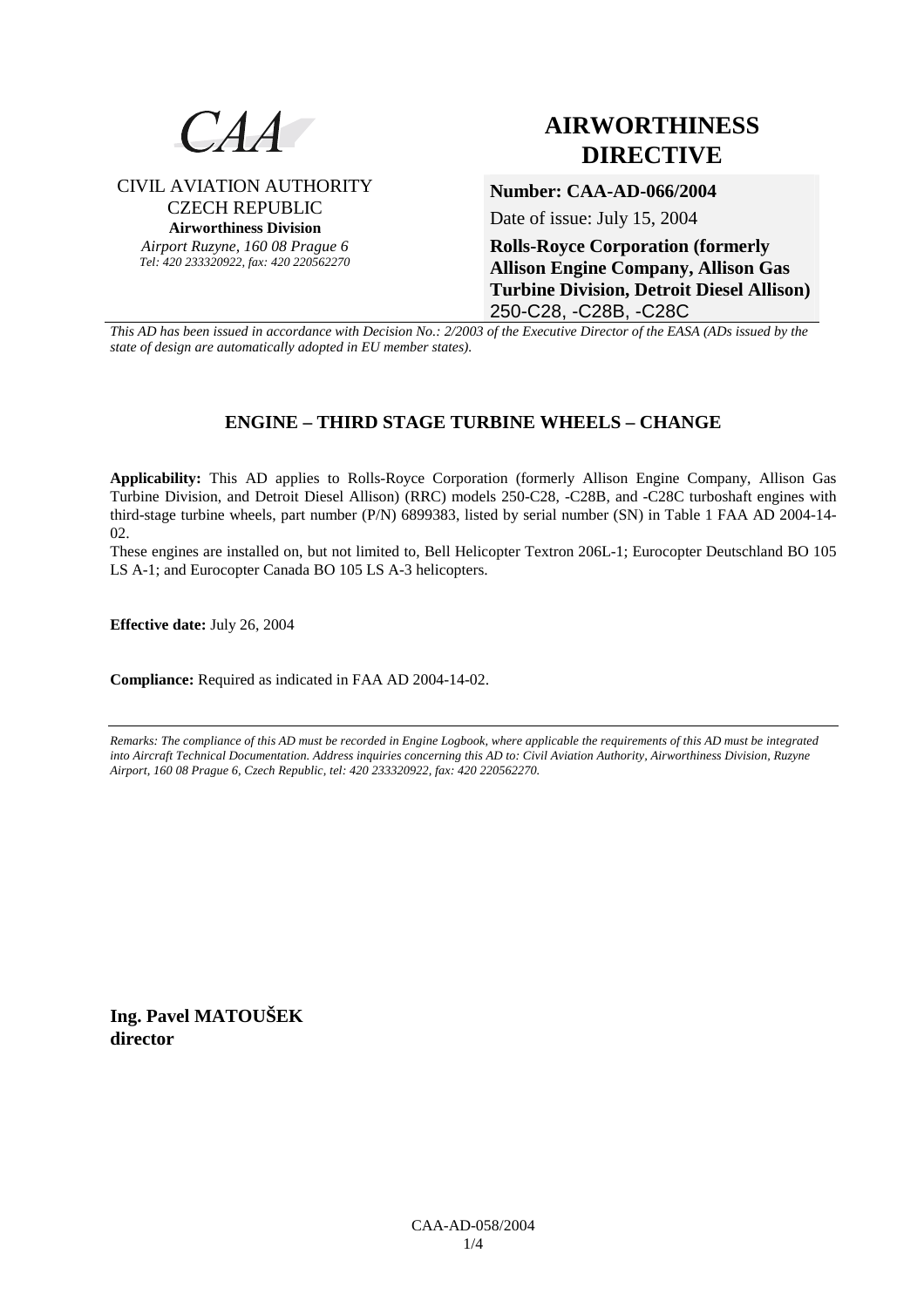**2004-14-02 Rolls-Royce Corporation** (formerly Allison Engine Company, Allison Gas Turbine Division, and Detroit Diesel Allison): Amendment 39-13711. Docket No. FAA-2004-18538; Directorate Identifier 2004-NE- 29- AD.

#### **Effective Date**

(a) This airworthiness directive (AD) becomes effective July 26, 2004.

#### **Affected ADs**

(b) None.

#### **Applicability**

(c) This AD applies to Rolls-Royce Corporation (formerly Allison Engine Company, Allison Gas Turbine Division, and Detroit Diesel Allison) (RRC) models 250-C28, -C28B, and -C28C turboshaft engines with third-stage turbine wheels, part number (P/N) 6899383, listed by serial number (SN) in the following Table 1:

Table 1.--SNs of Affected Third Stage Turbine Wheels

| HX91922 | X523242 | X523281 |
|---------|---------|---------|
| HX91923 | X523243 | X523283 |
| HX91925 | X523244 | X523284 |
| HX91926 | X523246 | X523287 |
| HX91928 | X523249 | X523288 |
| HX91929 | X523250 | X523289 |
| HX91930 | X523251 | X523290 |
| HX91932 | X523253 | X523291 |
| HX91934 | X523255 | X523292 |
| HX91936 | X523257 | X523293 |
| HX91937 | X523260 | X523294 |
| HX91939 | X523261 | X523295 |
| HX91940 | X523262 | X523296 |
| HX91960 | X523263 | X523297 |
| HX91962 | X523264 | X523298 |
| HX91966 | X523265 | X523300 |
| HX91976 | X523266 | X523305 |
| HX91977 | X523268 | X523309 |
| HX91979 | X523269 | X523313 |
| HX91980 | X523270 | X523315 |
| X523236 | X523271 | X523317 |
| X523237 | X523273 | X523319 |
| X523238 | X523276 | X523320 |
| X523239 | X523277 | N/A     |
| X523241 | X523278 | N/A     |

These engines are installed on, but not limited to, Bell Helicopter Textron 206L-1; Eurocopter Deutschland BO 105 LS A-1; and Eurocopter Canada BO 105 LS A-3 helicopters.